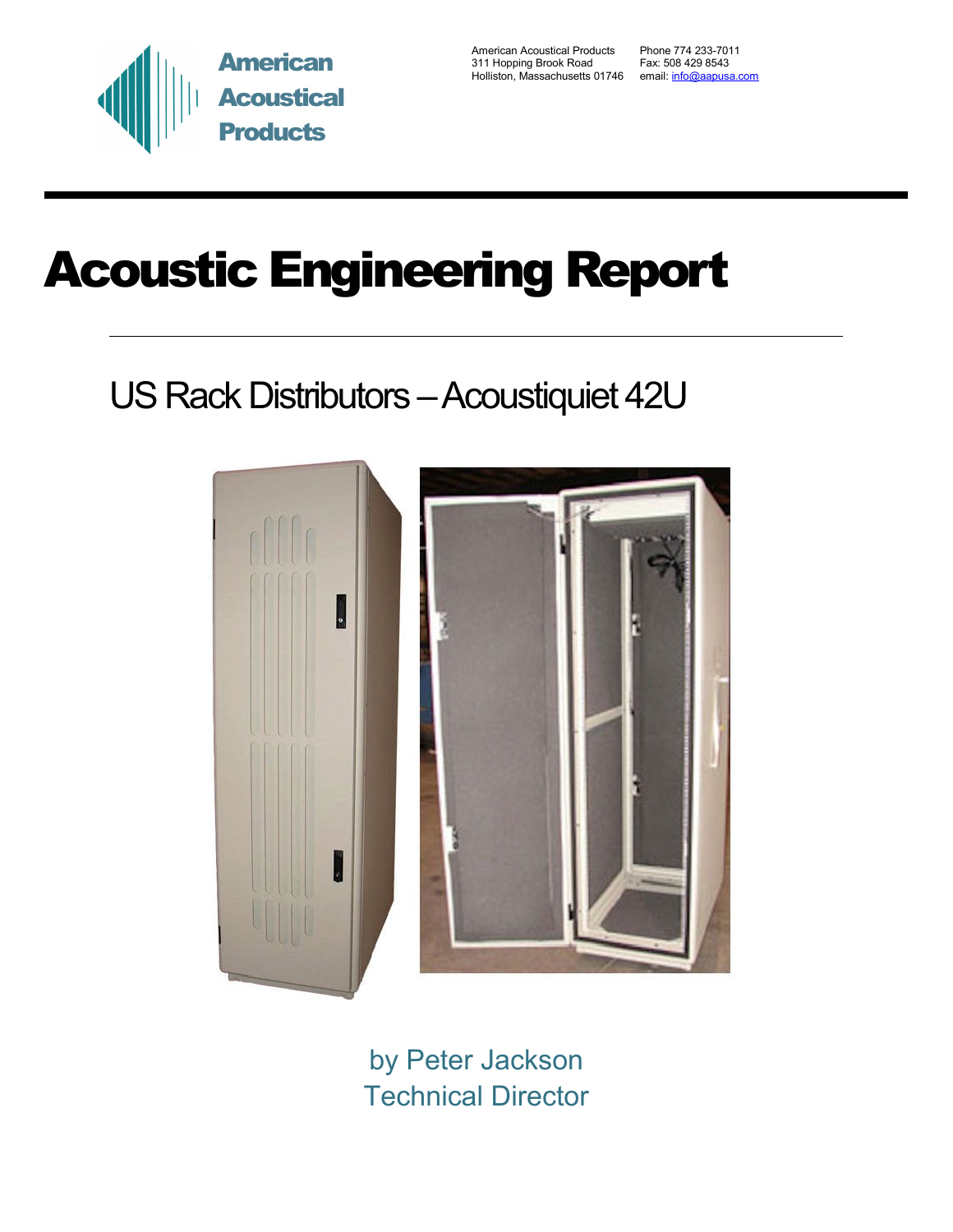|                                         | <b>American</b><br><b>Acoustical</b><br><b>Products</b><br>Holliston, Mass  |                                  | <b>Acoustic Engineering Report</b> |                           |  |
|-----------------------------------------|-----------------------------------------------------------------------------|----------------------------------|------------------------------------|---------------------------|--|
| <b>Date:</b> Aug $8^{\text{th}}$ , 2010 |                                                                             | <b>Originator: Peter Jackson</b> |                                    | <b>Project N°: 100628</b> |  |
| Subject:                                | Measurement of the Noise Reduction Potential of AcoustiQuiet Rack Enclosure |                                  |                                    |                           |  |
|                                         |                                                                             |                                  |                                    |                           |  |

#### *Objective:*

To measure and report the acoustic performance of a AcoustiQuiet 42U Rack Cabinet using AAP/AP 2010 procedure

#### *Foreword:*

The enclosure to be tested was placed in a typical office room with the back of the enclosure at a normal distance from the wall. The background noise levels inside the enclosure and in the office room were measured in one-third octave bands. A special calibrated 2U rack box with rear facing miniature speakers was installed in the middle of the rack with the remaining spaces covered with blanking plates. Sound pressure Levels and the articulation index were then calculated for a calibrated test noise with all cooling fans running. The average noise in each one-third octave band was then calculated with a weighting for the measurement made at the front of the enclosure. The source signal is then changed to white noise and the level recorded with the source inside the enclosure compared to the level without an enclosure and the resultant level difference is the Insertion Loss of the Rack Enclosure.

The interpretation is that dB(A) (A weighted levels) give a measure of the overall energy levels as perceived by the listener, whereas AI (Articulation Index) is more closely related to comfort as it is a measure of how loud one has to speak in order to be understood by the listener. That is to say below 10% AI, speech is considered unintelligible; above 100% AI intelligibility is perfect.

In practical construction terms dB(A) tends to be controlled by the low frequency booms and cooling fan noise whereas (AI) is a function of mid to high frequency noise.

### *Results: (see graphs attached)*

This test was conducted in accordance with test method AAP/AP 2010

The test enclosure was a US Rack Distributors Acoustiquiet 42U with 6 thermostatically controllable cooling fans lined with the 2011 upgraded acoustical material.

| Sound Pressure Level | 58.3dB(A) |
|----------------------|-----------|
| Articulation Index   | 113%      |
| NIC.                 | 15.4dB    |

Details of the test method, test location and test instrumentation are available on request.

| Prepared by:         | Reviewed by: | Circulation: |
|----------------------|--------------|--------------|
| <b>Peter Jackson</b> |              |              |